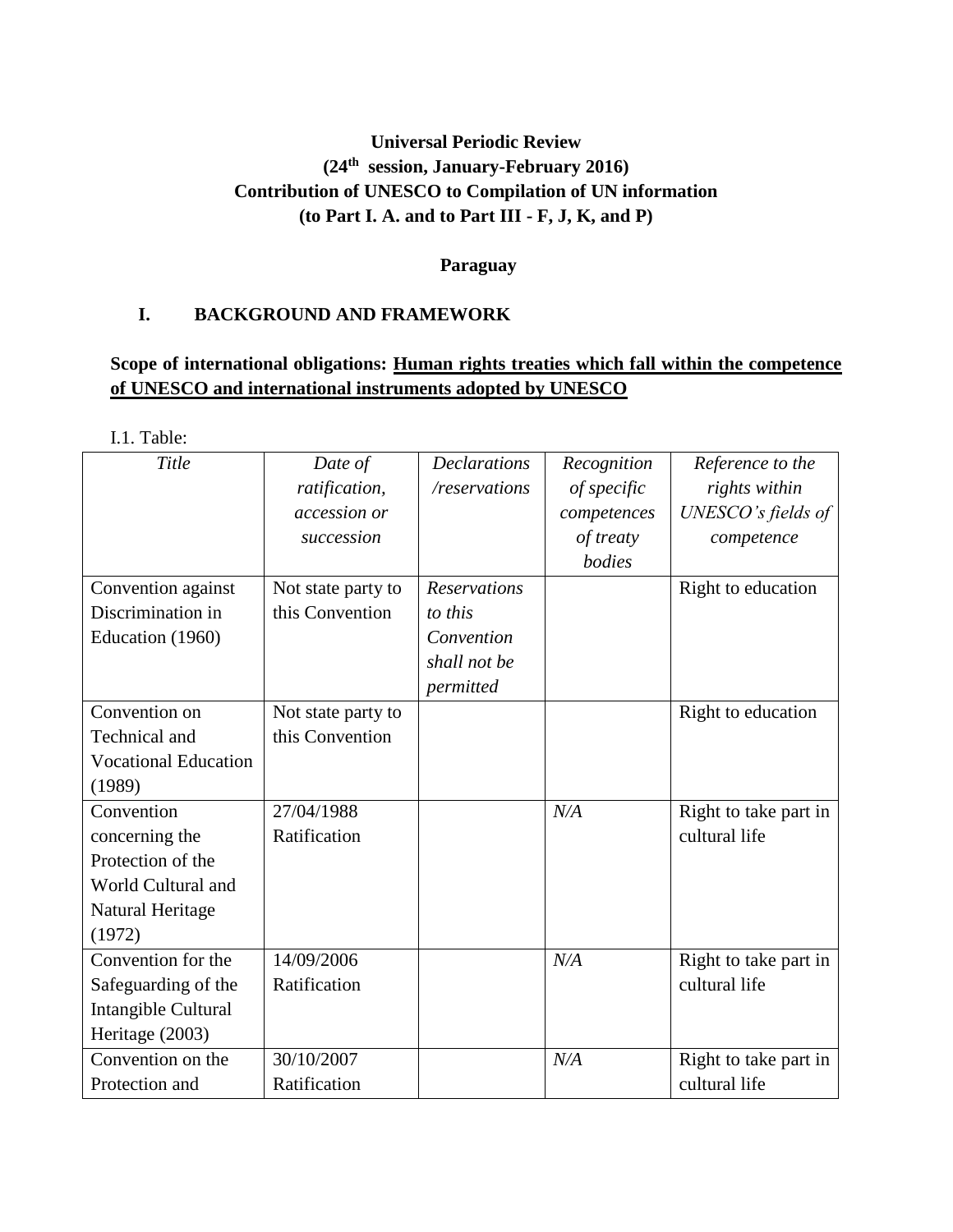| Promotion of the      |  |  |
|-----------------------|--|--|
| Diversity of Cultural |  |  |
| Expressions (2005)    |  |  |

# **II. Input to Part III. Implementation of international human rights obligations, taking into account applicable international humanitarian law to items F, J, K, and P**

# **Right to education**

# **1. NORMATIVE FRAMEWORK**

## **1.1.Constitutional Framework<sup>1</sup> :**

1. The right to education is provided in the Constitution adopted on 20 June 1992<sup>2</sup> . **Article 73** of the Constitution defines the right to education as the "right to a comprehensive, permanent educational system, conceived as a system and a process to be realized within the cultural context of the community". According to this article, the principal objectives of the educational system are "the elimination of illiteracy and the implementation of job training programmes"<sup>3</sup> . **Article 74** guarantees:

- "(1) The right to learn and to have equal access opportunities to the benefits of humanistic culture, of science, and of technology, without any discrimination […],
- (2) The freedom to teach, without any requirement other than having ethical integrity and being competent for the job, as well as the right to have a religious education and ideological pluralism […]".

2. **Article 75** defines educational responsibility which "rests with society, especially with each family, municipal government, and with the State". **Article 76** lays down the obligations of the State. According to this article,

"(1) Elementary education is mandatory. It is free in public schools. The State will promote secondary, technical, agricultural, industrial, and higher or university education, as well as scientific and technological research.

<sup>&</sup>lt;sup>1</sup> The translation of the Articles below is non official.

<sup>2</sup> [http://www.unhcr.org/refworld/category,LEGAL,,,PRY,3dbe93f49,0.html,](http://www.unhcr.org/refworld/category,LEGAL,,,PRY,3dbe93f49,0.html) [http://www.servat.unibe.ch/icl/pa00000\\_.html,](http://www.servat.unibe.ch/icl/pa00000_.html) 

[http://www.unesco.org/education/edurights/media/docs/442ea219b85c737131e9f675ee0d876ea0428bd0.pdf,](http://www.unesco.org/education/edurights/media/docs/442ea219b85c737131e9f675ee0d876ea0428bd0.pdf) Accessed on 11/03/2015

<sup>3</sup> Unofficial translation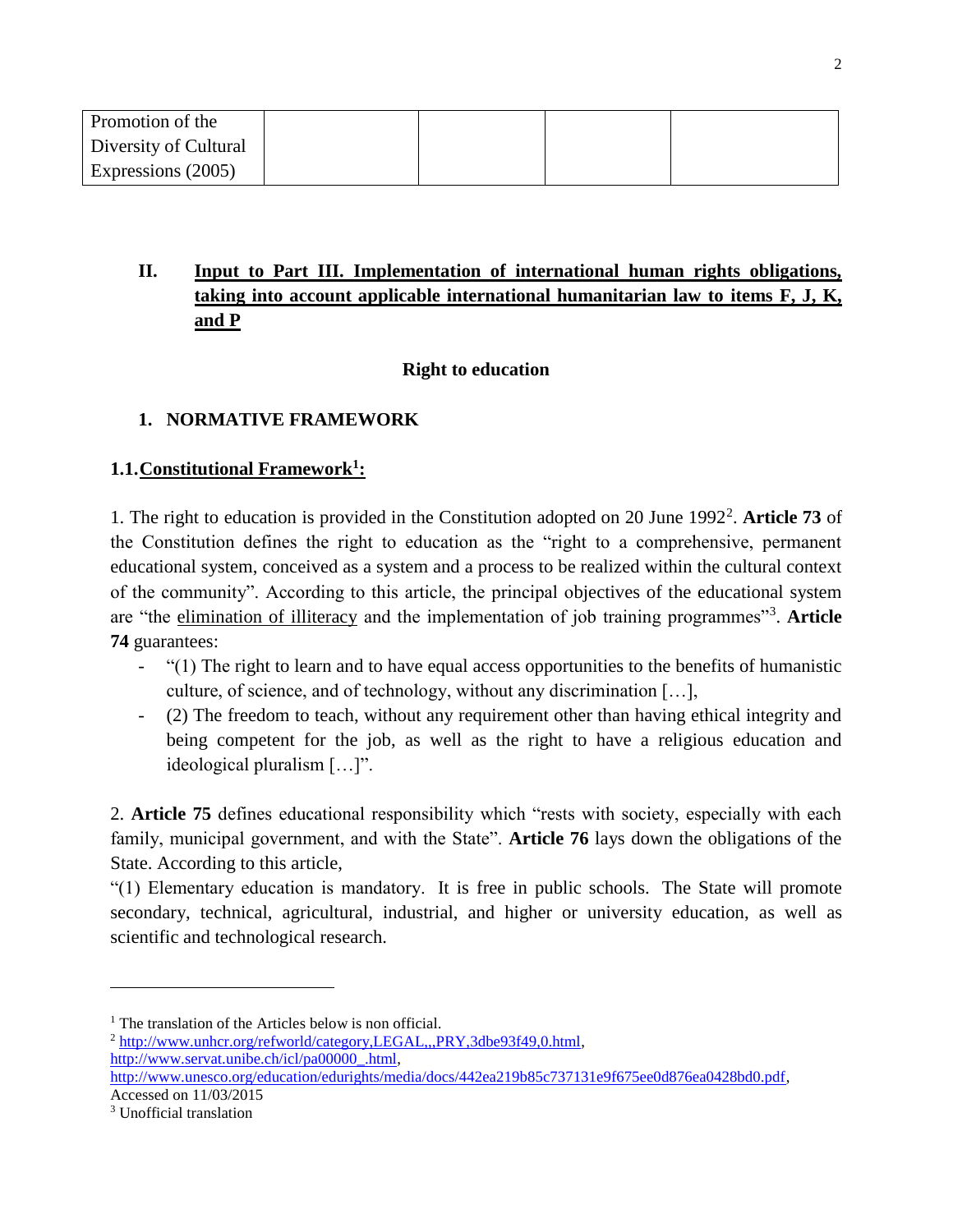(2) It is an essential responsibility of the State to organize the educational system, with participation of the distinct educational communities. The system will encompass the public and private sectors, as well as activities conducted both inside and outside schools."

3. **Article 77** contains special provisions for native language. It states that "teaching in the early school career will be in the official language of which the student is a native speaker". Nevertheless, it adds that "ethnic minorities whose native language is not Guarani may choose either of the two official languages". With regard to Indian peoples, **Article 66** grants that "the State will respect their cultural heritage, especially regarding their formal education."

4. The Constitution also contains provisions for promoting technical education (**Article 78**), for autonomy of universities (**Article 79**), for the allocation of fund scholarships and other types of aid (**Article 80**) and for the promotion of physical education (**Article 84**).

5. **Article 58** also establishes the right to education of people with special needs and this article aims to enable them to achieve a complete social integration.

6. With regard to non-discrimination, **Article 46** adds that all the inhabitants of Paraguay are equal in dignity and rights. Discrimination is prohibited.

# **1.2.Legislative Framework:**

 $\overline{\phantom{a}}$ 

7. The **General Law of Education of 1998** (*Ley General de Educaciòn n° 1.264/98)*<sup>4</sup> constitutes the legal framework for education. It recognizes the right to education in **Article 1** and the principle of equality of opportunities in **Article 3**. **Chapter V** promotes an education of quality with the elaboration of an evaluation system. The Law provides for compulsory basic education in a nine-year cycle and free public education (**Article 32**). This article adds that regarding free education, the State shall gradually supply food supplements and school supplies for children with limited resources. The Law promotes inclusive education in **Article 75,** which grants the use of foreign languages and languages from other ethnic groups and in **Articles 80 to 84** that grant basic education for children with disabilities or exceptional capacities.

8. "The **Law No. 2072/03 of 2003** *(Ley de creación de la Agencia nacional de Evaluaciòn y*  Acreditaciòn de la Educaciòn Superior)<sup>5</sup> created the National Agency of Evaluation and

<sup>4</sup> [http://www.unesco.org/education/edurights/media/docs/a0a38bda64a0f76f3ec29749b7d2f11369874045.pdf,](http://www.unesco.org/education/edurights/media/docs/a0a38bda64a0f76f3ec29749b7d2f11369874045.pdf) Accessed on 11/03/2015

<sup>5</sup> [http://www.unesco.org/education/edurights/media/docs/b198fc41d2f51e5cc32cd92ff9eb67bfc86710e8.pdf,](http://www.unesco.org/education/edurights/media/docs/b198fc41d2f51e5cc32cd92ff9eb67bfc86710e8.pdf) Accessed on 11/03/2015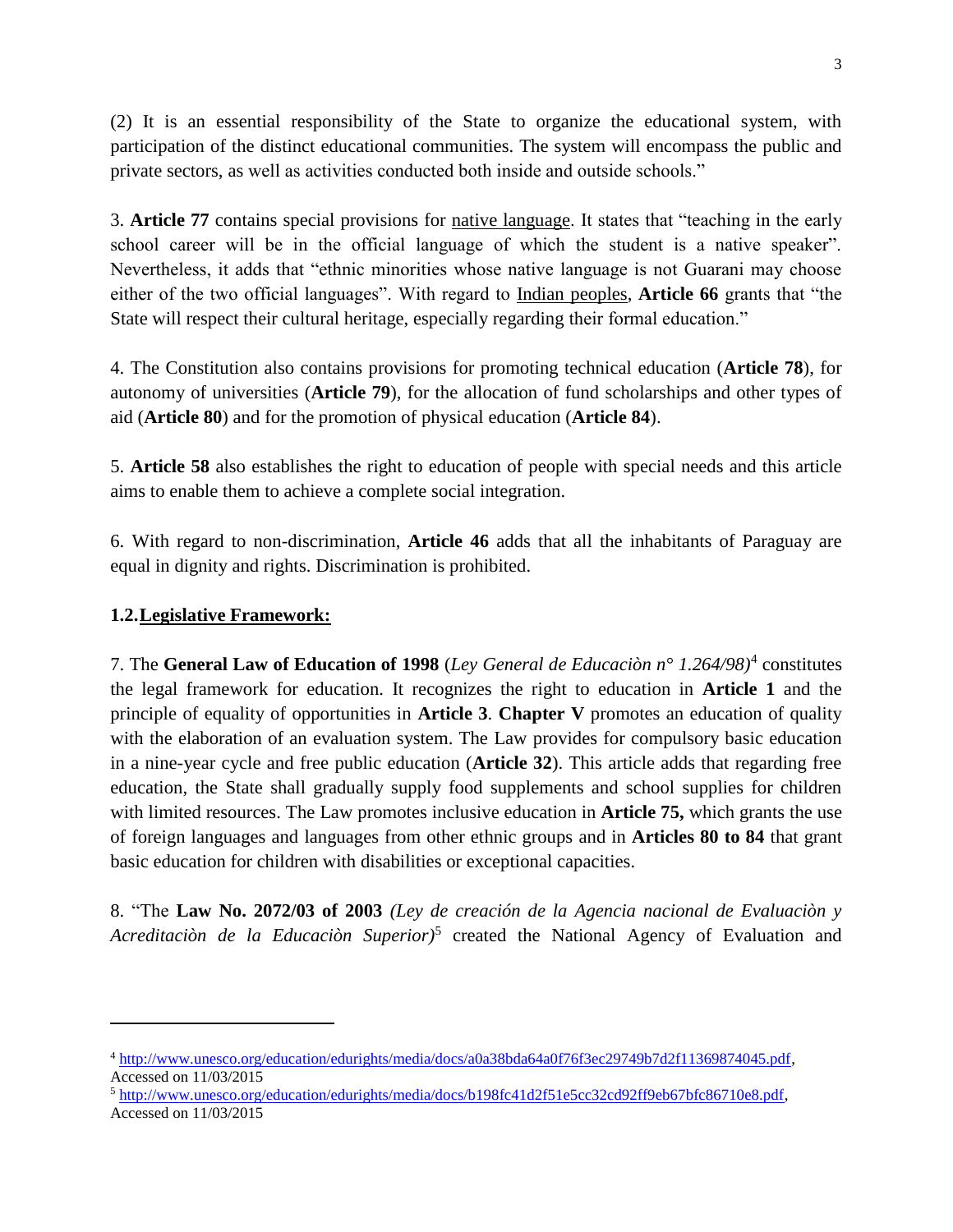Accreditation of Higher Education, which aims to evaluate the academic quality of higher education institutions."<sup>6</sup>

9. "The **Law No. 1725/01 of the Educator of 2001** *(Ley del Estatuto del Docente)* 7 regulates teachers' status at all levels (initial, basic and secondary)."<sup>8</sup>

10. The **Law No. 1680 on the Code of the Children and Adolescents, 2001** *(El Código de la niñez y la adolescencia)*<sup>9</sup> enshrines the right to education of children in its **Article 20** and free public education in **Article 21**. <sup>10</sup> It takes into consideration children with special needs (**Articles 22** and **23**) and promotes sexual education in **Article 14**.

11. **"The Law No. 122/90** *[Ley que establece derechos y privilegios para los impedidos]*<sup>11</sup> establishes the rights and privileges for the handicapped."<sup>12</sup> **Article 1** establishes that the State shall provide free necessary means to people with disabilities for their education at all levels.

12. "The **Law No. 136 of 29 March 1993** *(Ley de las Universidades)*<sup>13</sup> regulates the creation, organization and functioning of the higher education and universities system."<sup>14</sup>

13. The **Law No. 3231 of 31 May 2007** *(Ley que crea la Direcciòn General de Educaciòn Indígena)*<sup>15</sup> creates the General Board for Schooling Education of Indigenous as an internal

l

<sup>9</sup> http://www.unicef.org/paraguay/spanish/codigo\_ultima\_version.pdf.

[http://www.unesco.org/education/edurights/media/docs/97796e00371784099db79a85f60a8bbac1614add.pdf,](http://www.unesco.org/education/edurights/media/docs/97796e00371784099db79a85f60a8bbac1614add.pdf) Accessed on 11/03/2015

<sup>10</sup> IBE, World Data on Education,  $7<sup>th</sup>$  ed., 2010-2011, Paraguay, p. 4,

<sup>&</sup>lt;sup>6</sup> IBE, World Data on Education,  $7<sup>th</sup>$  ed., 2010-2011, Paraguay, p. 4,

[http://www.ibe.unesco.org/fileadmin/user\\_upload/Publications/WDE/2010/pdf-versions/Paraguay.pdf,](http://www.ibe.unesco.org/fileadmin/user_upload/Publications/WDE/2010/pdf-versions/Paraguay.pdf) unofficial translation, Accessed on 11/03/2015

<sup>7</sup> [http://www.cnt.org.py/Documentos/LEY%201725%20ESTATUTO%20DEL%20EDUCADOR.doc,](http://www.cnt.org.py/Documentos/LEY%201725%20ESTATUTO%20DEL%20EDUCADOR.doc)

[http://www.unesco.org/education/edurights/media/docs/7c4169a3dd8862fe1f459e2069157b4c88a5132a.pdf,](http://www.unesco.org/education/edurights/media/docs/7c4169a3dd8862fe1f459e2069157b4c88a5132a.pdf) Accessed on 11/03/2015

<sup>&</sup>lt;sup>8</sup> IBE, World Data on Education,  $7<sup>th</sup>$  ed., 2010-2011, Paraguay, p. 4,

[http://www.ibe.unesco.org/fileadmin/user\\_upload/Publications/WDE/2010/pdf-versions/Paraguay.pdf,](http://www.ibe.unesco.org/fileadmin/user_upload/Publications/WDE/2010/pdf-versions/Paraguay.pdf) unofficial translation, Accessed on 11/03/2015, unofficial translation

[http://www.ibe.unesco.org/fileadmin/user\\_upload/Publications/WDE/2010/pdf-versions/Paraguay.pdf,](http://www.ibe.unesco.org/fileadmin/user_upload/Publications/WDE/2010/pdf-versions/Paraguay.pdf) unofficial translation, Accessed on 11/03/2015

<sup>&</sup>lt;sup>11</sup> [http://www.iin.oea.org/badaj\\_v/docs/ldispy90.htm#Texto,](http://www.iin.oea.org/badaj_v/docs/ldispy90.htm#Texto) Accessed on 11/03/2015

 $12$  Inclusive education: the road to the future; national report on the development of education in Paraguay submitted for the 48<sup>th</sup> International Conference on Education in 2008, p. 15,

[http://www.ibe.unesco.org/National\\_Reports/ICE\\_2008/paraguay\\_NR08\\_es.pdf,](http://www.ibe.unesco.org/National_Reports/ICE_2008/paraguay_NR08_es.pdf) Accessed on 11/03/2015 <sup>13</sup>[http://www.unesco.org/education/edurights/media/docs/0391bce2a2a14d6232014ac86522646427fb61f5.pdf,](http://www.unesco.org/education/edurights/media/docs/0391bce2a2a14d6232014ac86522646427fb61f5.pdf) Accessed on 11/03/2015

<sup>&</sup>lt;sup>14</sup> IBE, World Data on Education,  $7<sup>th</sup>$  ed., 2010-2011, Paraguay, p. 4,

[http://www.ibe.unesco.org/fileadmin/user\\_upload/Publications/WDE/2010/pdf-versions/Paraguay.pdf,](http://www.ibe.unesco.org/fileadmin/user_upload/Publications/WDE/2010/pdf-versions/Paraguay.pdf) unofficial translation, Accessed on 11/03/2015, unofficial translation

<sup>&</sup>lt;sup>15</sup> [http://www.unesco.org/education/edurights/media/docs/ef374620eda036612aee175dedf1c1539c66a105.pdf,](http://www.unesco.org/education/edurights/media/docs/ef374620eda036612aee175dedf1c1539c66a105.pdf) Accessed on 11/03/2015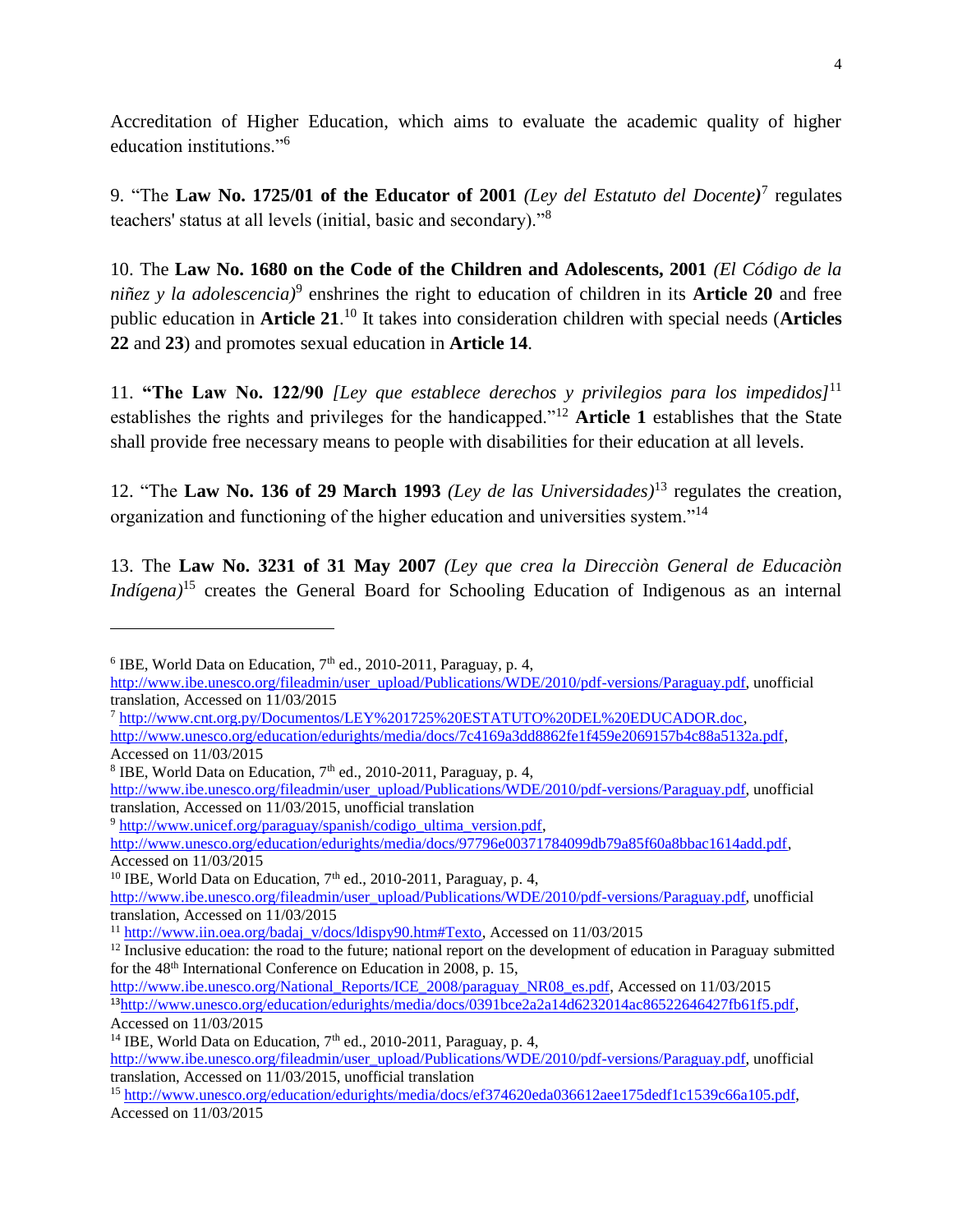structure of the Ministry of Education. It aims to ensure quality education to indigenous people, and provide differentiated education, taking into account their identity and respecting their culture and communitarian norms.<sup>16</sup>

14. "365. The principle that education should be free and compulsory was extended to apply also to preschool and secondary education in 2010, with the adoption of **Act No. 4,088 of 13 September 2010**, which establishes that preschool education and secondary education shall be free of charge. Under this Act, all students attending state schools are exempt from the payment of all enrolment fees, examination costs and diploma expenses, school materials and supplies, which represent a substantial investment."<sup>17</sup>

15. "148. The Directorate-General for Inclusive Education of the Ministry of Education and Culture has based the drafting of the following resolutions on the Convention on the Rights of Persons with Disabilities (notably art. 21, para. (e)):

(a) **Resolution No. 43 of 13 July 2009**, whereby sign language is implemented in the public, subsidized and private institutions of the national education system;

(b) **Resolution No. 1359 of 20 July 2009**, whereby the performance of the national anthem in sign language is implemented in the public, subsidized and private institutions of the national education system;

(c) **Resolution No. 31 of the Directorate-General**, whereby the Directorate-General for Inclusive Education recognizes the Standing Committee on Paraguayan Sign Language;

(d) **Resolution No. 4256 of 11 August 2009**, whereby the gradual establishment of classrooms in hospitals to serve children and adolescents undergoing long periods of hospitalization is approved;

(e) Article 30, on participation in cultural life, recreational, leisure and sport."<sup>18</sup>

## **1.3.Policy Framework:**

 $\overline{\phantom{a}}$ 

# **i) General information**

16. The **Strategic Education Plan 2020**<sup>19</sup> (Plan Estratégico de Educación Paraguay 2020) highlights the fact that the challenges in the area of education are very different from the 90's and

<sup>&</sup>lt;sup>16</sup> IBE, World Data on Education,  $7<sup>th</sup>$  ed., 2010-2011, Paraguay, p. 5,

[http://www.ibe.unesco.org/fileadmin/user\\_upload/Publications/WDE/2010/pdf-versions/Paraguay.pdf,](http://www.ibe.unesco.org/fileadmin/user_upload/Publications/WDE/2010/pdf-versions/Paraguay.pdf) unofficial translation, Accessed on 11/03/2015

<sup>&</sup>lt;sup>17</sup> Paraguay Report submitted to the Committee on Economic, Social and Cultural Rights, 27 May 2013, p. 47, [http://tbinternet.ohchr.org/\\_layouts/TreatyBodyExternal/countries.aspx?CountryCode=PRY&Lang=EN,](http://tbinternet.ohchr.org/_layouts/TreatyBodyExternal/countries.aspx?CountryCode=PRY&Lang=EN) Accessed on 11/03/2015

<sup>&</sup>lt;sup>18</sup> Paraguay Report submitted to the Committee on the Rights of Persons with Disabilities, 28 June 2011, p. 23, [http://tbinternet.ohchr.org/\\_layouts/TreatyBodyExternal/countries.aspx?CountryCode=PRY&Lang=EN,](http://tbinternet.ohchr.org/_layouts/TreatyBodyExternal/countries.aspx?CountryCode=PRY&Lang=EN) Accessed on 11/03/2015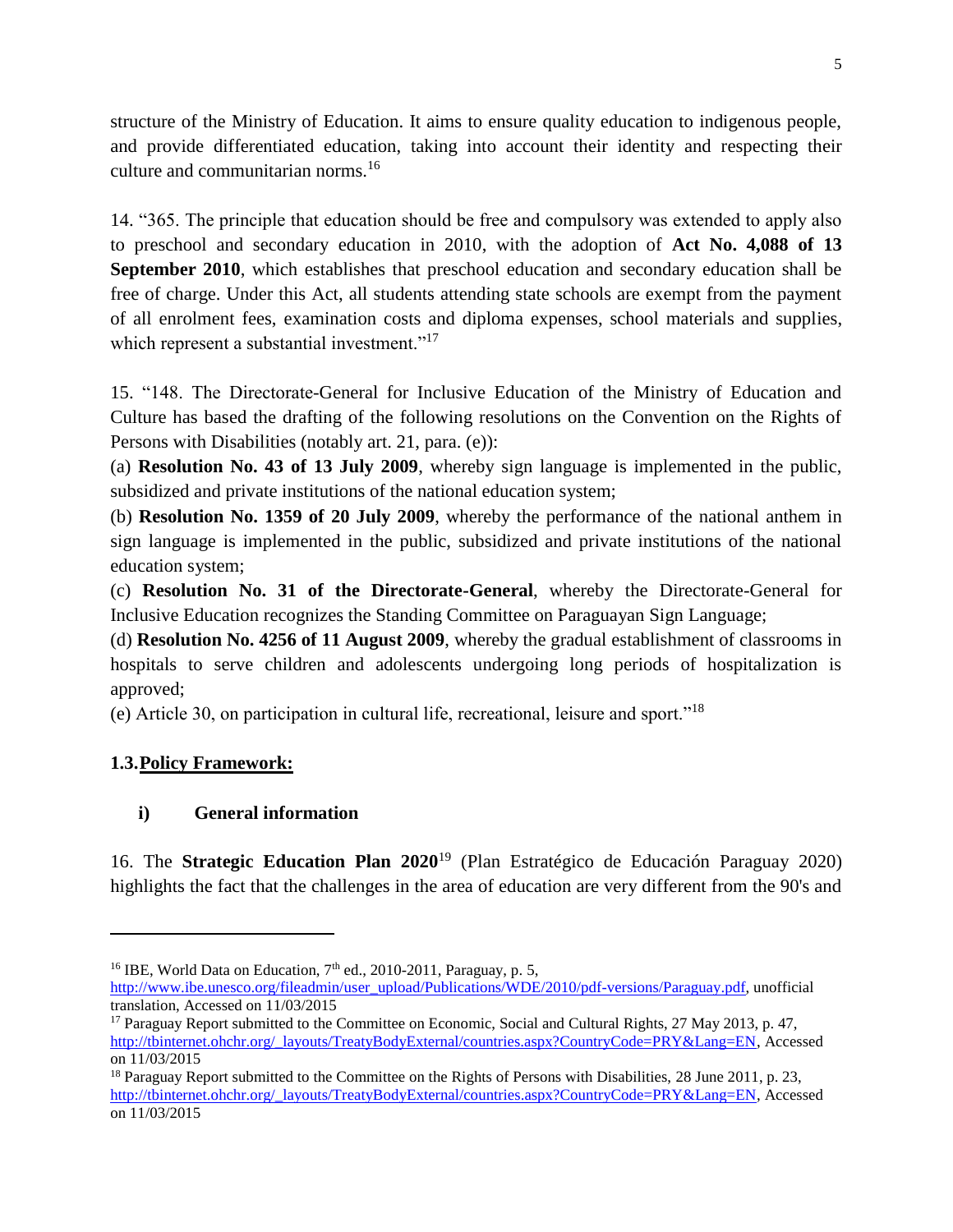that education is an essential tool to bring Democracy.<sup>20</sup> The plan provides uses and principles of the Education in Paraguay and establishes strategic guidelines, such as, adequate conditions of access to education, renewing of curricular, quality teachers, efficient and effective governance within the education system.<sup>21</sup>

17. "In Paraguay, the main government intervention at the lower secondary level is the second phase of the **Escuela Viva programme.** As a means of increasing retention and learning outcomes, it aims to improve participation in school management by training stakeholders to identify school needs and then develop, implement and monitor a school improvement plan. In addition, it provides transport subsidies, scholarships and boarding school arrangements. However, the expected results are relatively modest: from a baseline of 15% in 2005, the target is to raise the lower secondary completion rate in a thousand targeted rural schools to 25% by  $2014.$ " <sup>22</sup>

18. In 2013, Paraguay adopted a **National Plan for Human Rights Education** (Plan Nacional de Derechos Humanos).<sup>23</sup>

19. "336. The Ministry of Education and Culture continues to implement the "**Programme to Redefine Secondary Education**", through which support materials for secondary schoolteachers have been developed and annual plans have been proposed for various areas of study, of which 25,000 digital copies have been distributed.

337. The National Literacy Campaign, using the programmes "**Paraguay Reads and Writes**" and "**Literacy for Young People and Adults**", seeks to meet the educational needs of young people and adults who have not learned to read and write, through joint efforts by the Ministry of Education and Culture and the Social Affairs Cabinet. The "Literacy for Young

<sup>19</sup> Strategic Education Plan 2020,

[http://planipolis.iiep.unesco.org/upload/Paraguay/Paraguay\\_plan\\_estrategico\\_Paraguay2020.pdf,](http://planipolis.iiep.unesco.org/upload/Paraguay/Paraguay_plan_estrategico_Paraguay2020.pdf) Accessed on 11/03/2015

<sup>20</sup> Strategic Education Plan 2020, p. 7,

[http://planipolis.iiep.unesco.org/upload/Paraguay/Paraguay\\_plan\\_estrategico\\_Paraguay2020.pdf,](http://planipolis.iiep.unesco.org/upload/Paraguay/Paraguay_plan_estrategico_Paraguay2020.pdf) Accessed on 11/03/2015

<sup>21</sup> Strategic Education Plan 2020, p. 17,

[http://planipolis.iiep.unesco.org/upload/Paraguay/Paraguay\\_plan\\_estrategico\\_Paraguay2020.pdf,](http://planipolis.iiep.unesco.org/upload/Paraguay/Paraguay_plan_estrategico_Paraguay2020.pdf) Accessed on 11/03/2015

<sup>&</sup>lt;sup>22</sup> EFA GMR 2013-14, p 66, [http://unesdoc.unesco.org/images/0022/002256/225660e.pdf,](http://unesdoc.unesco.org/images/0022/002256/225660e.pdf) Accessed on 11/03/2015

<sup>23</sup> [http://www.ohchr.org/Documents/Issues/Education/Training/actions-plans/Excerpts/Paraguay2013.pdf,](http://www.ohchr.org/Documents/Issues/Education/Training/actions-plans/Excerpts/Paraguay2013.pdf) Accessed on 11/03/2015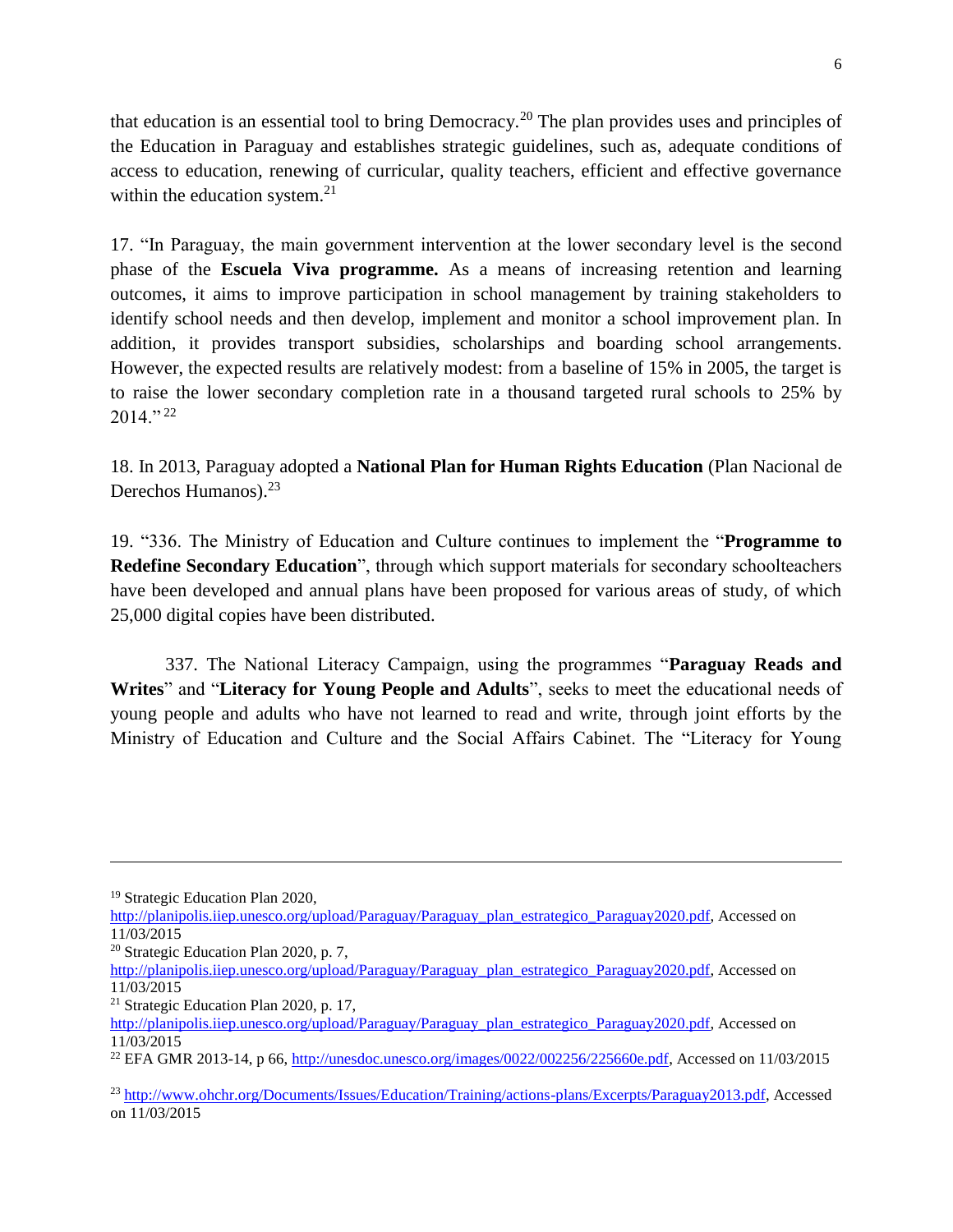People and Adults" programme was implemented in 13 Departments in the country in 2010, benefiting more than 10,500 people, 70 per cent of whom were women."<sup>24</sup>

20. "340. The "**Formal Literacy and Bilingual Basic Education Programme**" seeks to raise the education level of 43,000 Paraguayans and foreigners living in the country by improving their bilingual literacy skills and educating them in a self-care approach to reproductive health, cultural identity and gender equity. There are currently 1,000 bilingual literacy centres in the various departments of the country.

341. The objective of the "**Information and Communication Technologies in Schools Programme**" is to develop educational policies to gradually incorporate technology in the school system, focusing on remote areas, border areas, and poverty-stricken areas. It seeks to provide technology infrastructure by installing 20 videoconference centres and 400 wireless Internet hotspots in public institutions, implementing a one-computer-per-student model and distributing a Paraguayan virtual encyclopaedia and a programme for teachers called "**Technology for All**"."<sup>25</sup>

## **ii) Other (as appropriate)**

21. Paraguay adopted a National Strategy for the Prevention and Eradication of Child Labour and Protection of Working Adolescents (2010-2015)<sup>26</sup>.

## **2. COOPERATION:**

 $\overline{a}$ 

22. Paraguay is **not party** to the 1960 UNESCO Convention against Discrimination in Education.

23. Paraguay **reported** to UNESCO on the measures taken for the implementation of the 1960 UNESCO Recommendation against Discrimination in Education within the framework of the **Sixth Consultation** of Member States (covering the period 1994-1999).

24. However, Paraguay **did not report** to UNESCO within the framework of the:

**Seventh Consultation** of Member States (covering the period 2000-2005);

<sup>&</sup>lt;sup>24</sup> Paraguay Report submitted to the Committee on Economic, Social and Cultural Rights, 27 May 2013, p. 43, [http://tbinternet.ohchr.org/\\_layouts/TreatyBodyExternal/countries.aspx?CountryCode=PRY&Lang=EN,](http://tbinternet.ohchr.org/_layouts/TreatyBodyExternal/countries.aspx?CountryCode=PRY&Lang=EN) Accessed on 11/03/2015

<sup>&</sup>lt;sup>25</sup> Paraguay Report submitted to the Committee on Economic, Social and Cultural Rights, 27 May 2013, pp. 43-44, [http://tbinternet.ohchr.org/\\_layouts/TreatyBodyExternal/countries.aspx?CountryCode=PRY&Lang=EN,](http://tbinternet.ohchr.org/_layouts/TreatyBodyExternal/countries.aspx?CountryCode=PRY&Lang=EN) Accessed on 11/03/2015

<sup>&</sup>lt;sup>26</sup> Unofficial translation[, http://www.ilo.org/ipecinfo/product/viewProduct.do?productId=17455,](http://www.ilo.org/ipecinfo/product/viewProduct.do?productId=17455) Accessed on 11/03/2015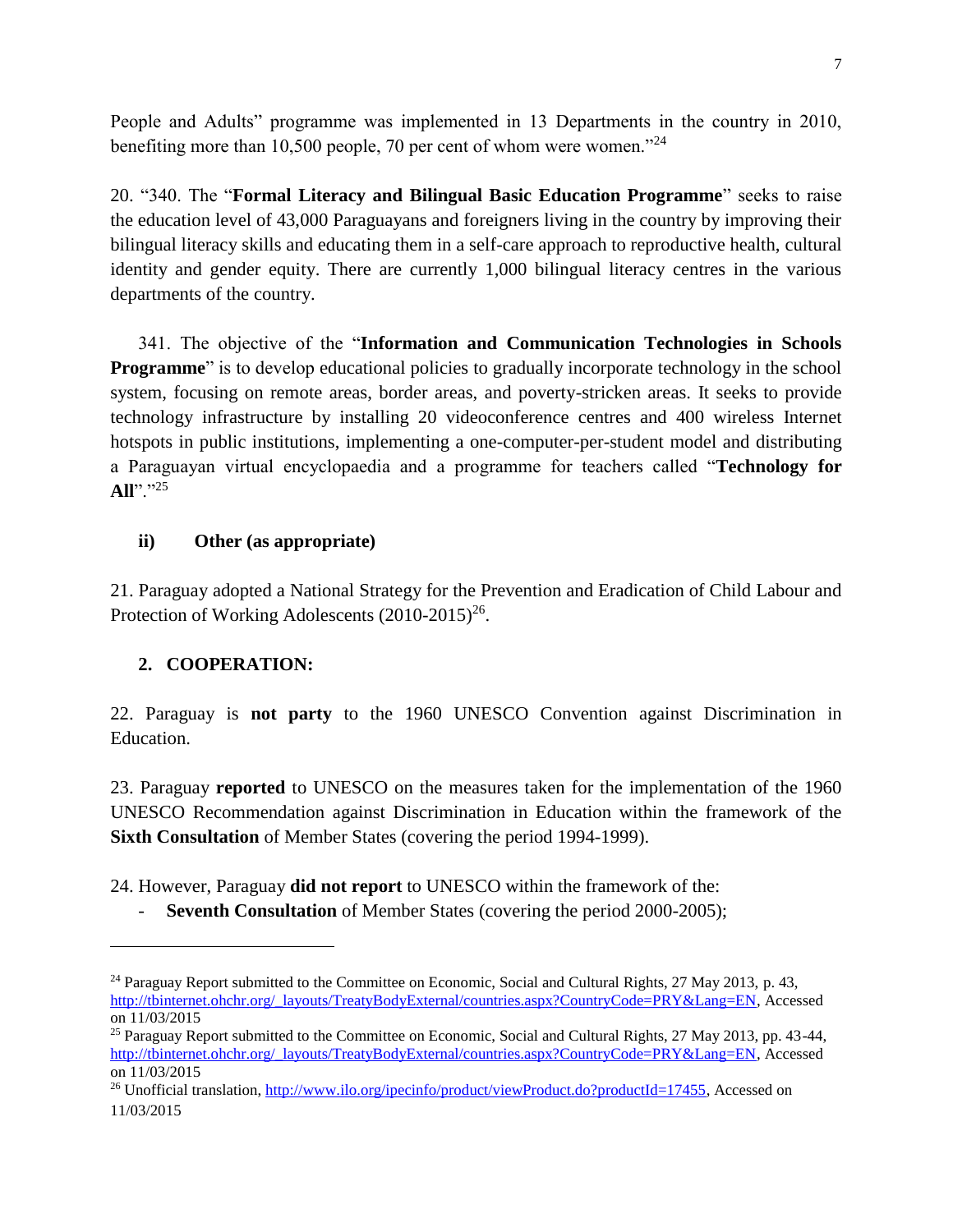**Eighth Consultation** of Member States (covering the period 2006-2011).

25. Paraguay **did not report** to UNESCO on the measures taken for the implementation of the 1974 UNESCO Recommendation concerning Education for International Understanding, Cooperation and Peace and Education relating to Human Rights and Fundamental Freedoms within the framework of the:

- **Fourth Consultation** of Member States (covering the period 2005-2008),
- **Fifth Consultation** of Member States (covering the period 2009-2012).

26. Paraguay **did not report** to UNESCO on the measures taken for the implementation of the 1976 UNESCO Recommendation on the Development of Adult Education within the framework of the **First Consultation** of Member States (1993). However, Paraguay **did report** to UNESCO within the framework of the **Second Consultation** of Member States (2011).

27. Paraguay is **not party** to the 1989 UNESCO Convention on Technical and Vocational Education.

## **Freedom of opinion and expression**

# **1. CONSTITUTIONAL AND LEGISLATIVE FRAMEWORK**

28. Freedom of Expression is enshrined in article 26 of the 1992 Constitution of Paraguay. Article 27 explicitly grants media pluralism.<sup>27</sup>

29. Defamation is regarded as a criminal offense according to article 151 to the Penal Code of Paraguay and is punished with fines and prison terms up to one year.<sup>28</sup>

30. A law on access to public information and transparency has recently been enacted.<sup>29</sup>

## **2. MEDIA SELF-REGULATION**

 $\overline{\phantom{a}}$ 

31. The nation-wide operating journalists' association, the Sindicato de Periodistas, <sup>30</sup> has passed a code of ethics. Since the association is acting as an implementer of ethical values for media

http://www.oas.org/dil/esp/Codigo\_Penal\_Paraguay.pdf.

<sup>&</sup>lt;sup>27</sup> See the constitution of the website of the Congreso Nacional:

http://www.bacn.gov.py/CONSTITUCION\_ORIGINAL\_FIRMADA.pdf.

<sup>&</sup>lt;sup>28</sup> See the penal code on the website of the Organization of American States:

<sup>&</sup>lt;sup>29</sup> See the news on the website of the Paraguayan president: http://www.presidencia.gov.py/noticia/14691-elpresidente-cartes-promulgo-la-ley-no-5282-de-acceso-a-la-informacion-publica-.html#.VPcrn-ERQgg.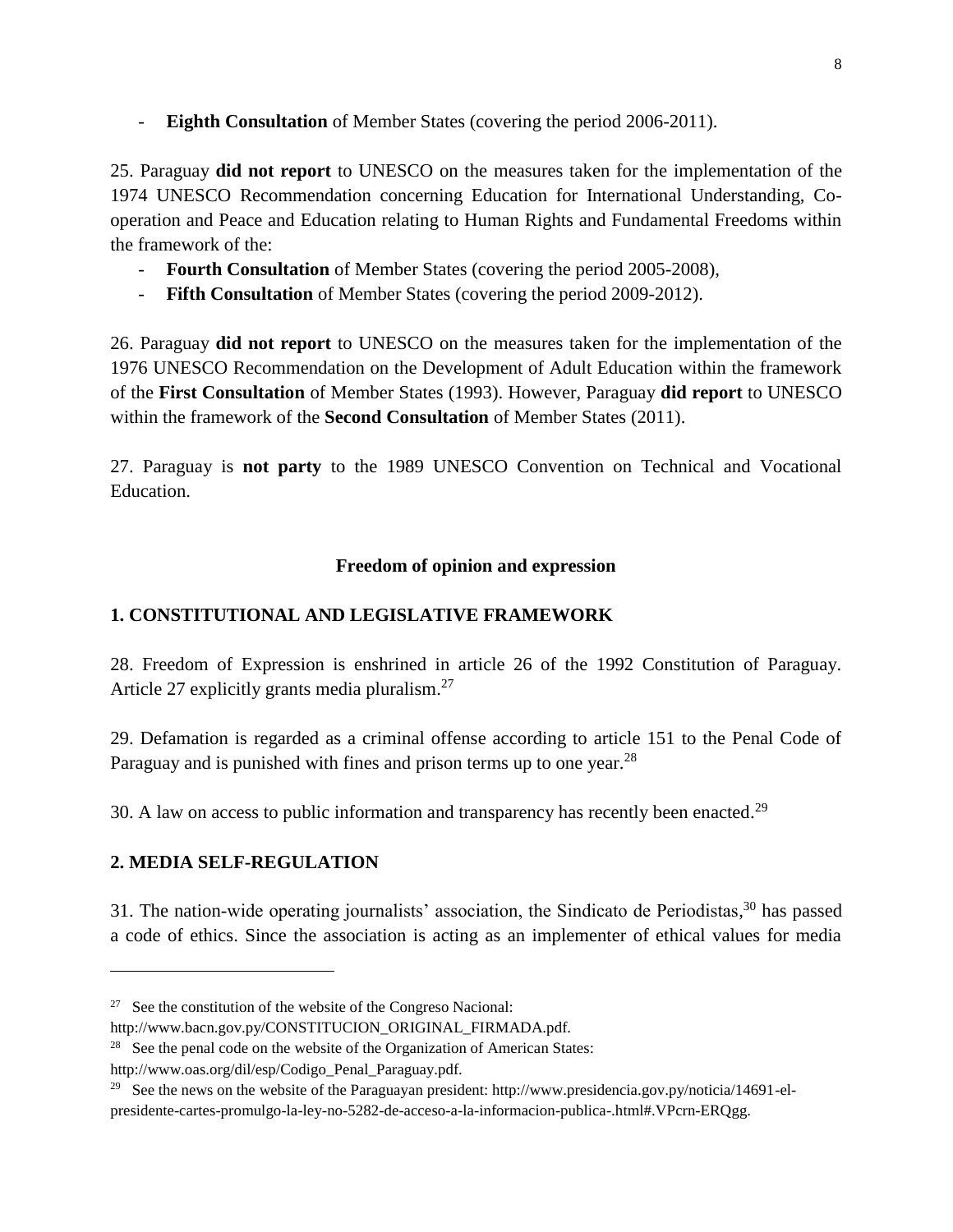professionals, it can be regarded as a self-regulatory body.<sup>31</sup> The Foro de Periodistas Paraguayos, another association of media professionals actively supports the discussion on journalistic ethics. 32

# **3. SAFETY OF JOURNALISTS**

32. UNESCO recorded the killing of six journalists since 2008.<sup>33</sup>

# **III. RECOMMENDATIONS**

**33. Recommendations made within the framework of the first cycle of the Working Group on the Universal Periodic Review, considered on (please check the date on the following web site: [http://www.ohchr.org/EN/HRBodies/UPR/Pages/Documentation.aspx\)](http://www.ohchr.org/EN/HRBodies/UPR/Pages/Documentation.aspx)** 

34. In the Report of the Working Group on the Universal Periodic Review of 28 March 2011, various recommendations were made to Paraguay.

- i. 84. The recommendations formulated during the interactive dialogue and listed below enjoy the support of Paraguay:
- ii. 84.16. **Continue implementing programmes and measures to improve the enjoyment of the right to education and the right to health, including for the indigenous peoples (Cuba);**
- iii. 84.22. **Take additional measures to implement recommendations on various issues as put forward by the Committee for the Elimination of Discrimination against Women, in particular the low participation of women in decision-making bodies and in public life, and the high rates of illiteracy and school dropout among women (Moldova);**
- iv. 84.26. **Ensure that persons with disabilities have appropriate access to facilities and services, including education, information, and public transportation (United States);**

<sup>30</sup> See its website: http://sindicatodeperiodistas.org/sa/spp/.

<sup>&</sup>lt;sup>31</sup> See the full text on the website of the Paraguayan Ethics Forum: http://topua.semillas.org.py/wp-

content/uploads/2011/06/C%C3%B3digo-de-%C3%89tica-del-Sindicato-de-Periodistas-del-Paraguay.pdf.

<sup>&</sup>lt;sup>32</sup> http://fopep.blogspot.fr/. Or http://www.vivaparaguay.com/fopep.org.py/beta/index.php.

<sup>33</sup> http://www.unesco.org/new/en/communication-and-information/freedom-of-expression/press-freedom/unescocondemns-killing-of-journalists/countries/paraguay/.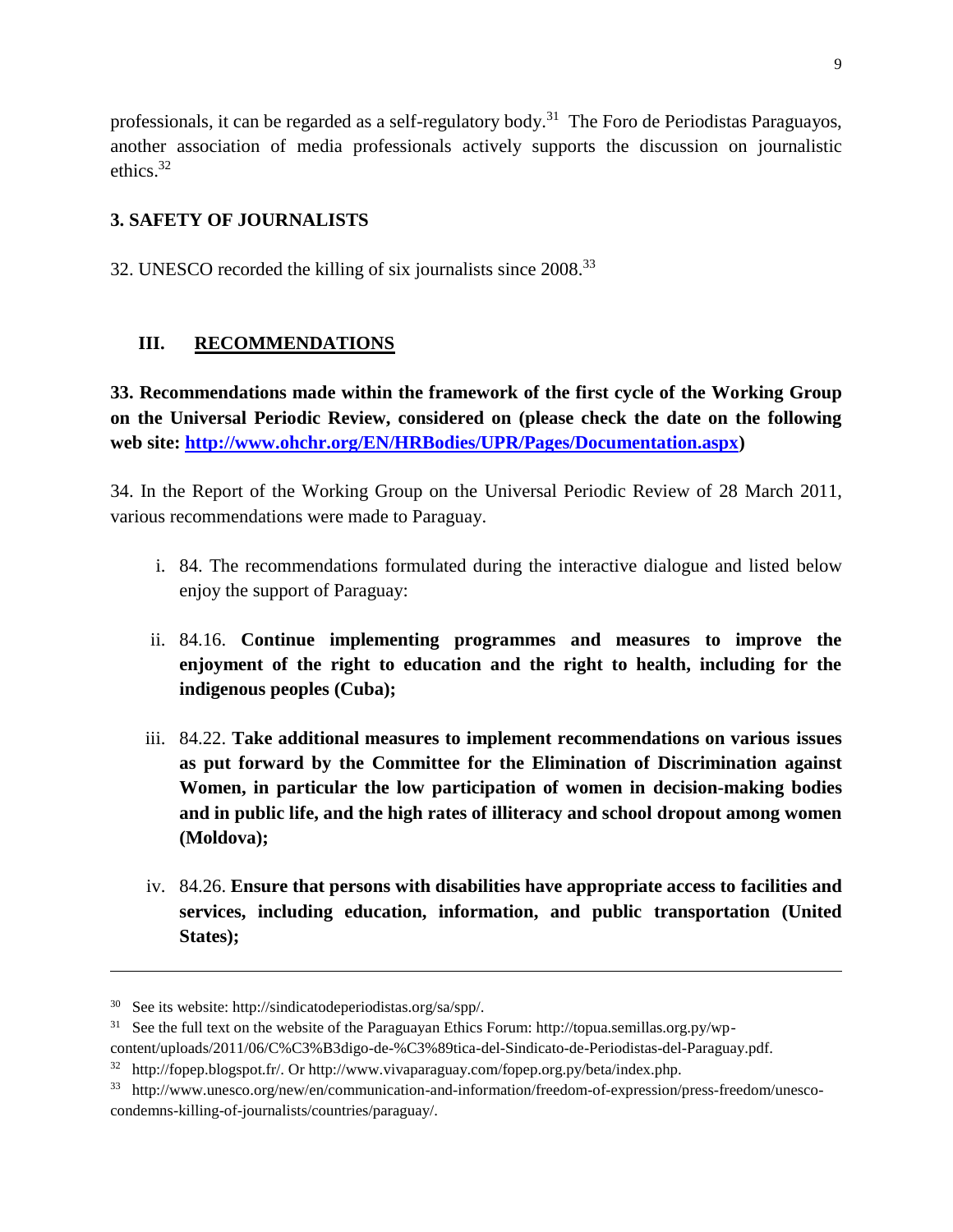- v. 84.41. **Take on board the concerns expressed in connection with the implementation of the right to education for all citizens (Algeria);**
- vi. 84.42. **Step up efforts to improve the literacy rate among the indigenous communities and the people who live in rural areas (Malaysia);**
- vii. 84.43. **Continue with its literacy efforts, access to bilingual education and the promotion and protection of the Guaraní language, in all its territory (Plurinational State of Bolivia);**
- viii. 85. The following recommendations enjoy the support of Paraguay which considers that they are already implemented or in the process of implementation:
- ix. 85.17. **Take measures to rectify the situation of low participation of women in decision-making bodies and public life, the wage gap between women and men, and the high illiteracy rate among women (Norway);**
- x. 85.19. **Adopt the necessary measures to eliminate discrimination against women, both in law and practice, including with regard to remuneration, employment opportunities, access to educational and health services (Mexico);**
- xi. 85.48. **Ensure that children living or working in the street be provided with adequate protection, assistance, nutrition and shelter as well as with health care and educational opportunities (Poland);**
- xii. 85.50. **Ensure that children living and working on the street are provided with adequate protection, assistance, health care, education and shelter (Hungary);**
- xiii. 85.59. **Make further efforts to ensure free education for all, since much of the burden still remains with the families (Nicaragua);**
- xiv. 85.60. **Step up its efforts in providing equal opportunities to education and work to both vulnerable groups and minorities (Thailand);**
- xv. 85.61. **Accord special attention, within its public policy on teaching, to the education of indigenous persons and children living in poverty (Costa Rica);**
- xvi. 85.72. **Pursue appropriate, efficient policies to address the access of its indigenous population to employment, medical services, education and housing (Slovakia);**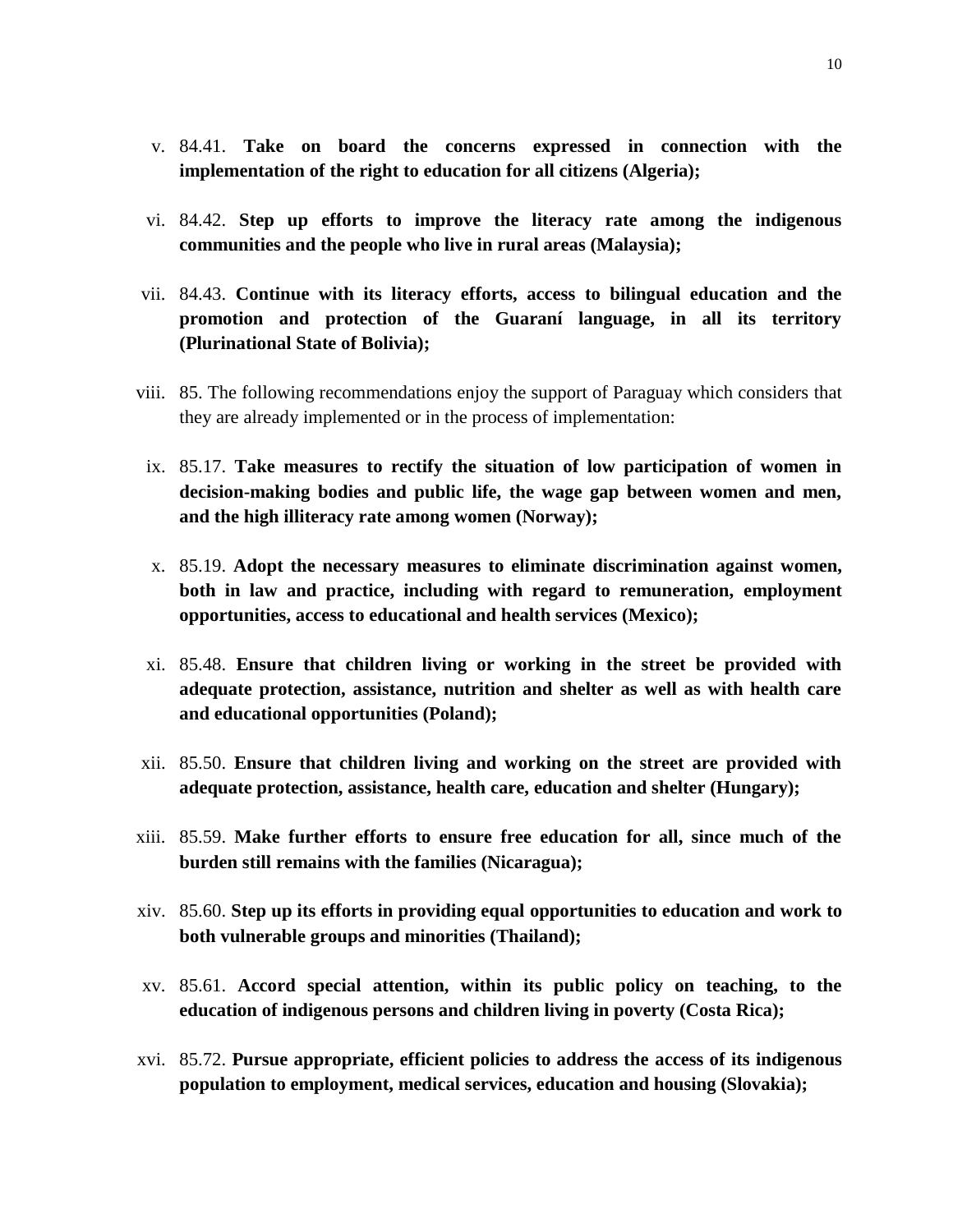#### 35. Analysis:

 $\overline{\phantom{a}}$ 

Paraguay continues to implement its Strategic Education Plan 2020. It has also adopted a National Plan for Human Rights Education and various programmes to further improve the literacy rate, including the bilingual literacy. However, no additional specific measures have been taken to further promote education for all, including for the students from both vulnerable and minorities groups. In addition, according to available information, no sufficient measures have been taken to address discrimination against women or to ensure the right to education of children living or working in the street.

#### 36. Specific Recommendations:

- 1. Paraguay should be strongly encouraged to ratify the UNESCO Convention against Discrimination in Education.
- 2. Paraguay should be strongly encouraged to further submit state reports for the periodic consultations of UNESCO's education related standard-setting instruments.
- 3. Paraguay could be encouraged to continue its effort to further improve the literacy rate, including for people from minority groups.
- 4. Paraguay could be encouraged to further promote education for all, especially for women, children living or working in the street and students from minority groups.
- 5. Paraguay could be encouraged to further promote gender equality by continuing to implement programmes to ban discrimination against women.

## **Cultural rights**

37. As a State Party to the Convention concerning the Protection of the World Cultural and Natural Heritage (1972), the Convention for the Safeguarding of the Intangible Cultural Heritage (2003) and the Convention on the Protection and Promotion of the Diversity of Cultural Expressions (2005),<sup>34</sup> Paraguay is encouraged to fully implement the relevant provisions that promote access to and participation in cultural heritage and creative expressions and, as such, are conducive to implementing the right to take part in cultural life as defined in article 27 of the Universal Declaration of Human Rights and article 15 of the International Covenant on Economic, Social and Cultural Rights. In doing so, Paraguay is encouraged to give due

<sup>&</sup>lt;sup>34</sup> See UNESCO. 2012. Paraguay Periodic Report on the 2005 Convention on the Promotion and Protection of the Diversity of Cultural Expressions

https://en.unesco.org/creativity/sites/creativity/files/periodic\_report/Paraguay\_Report\_Ownformat\_FR\_2012\_0.pdf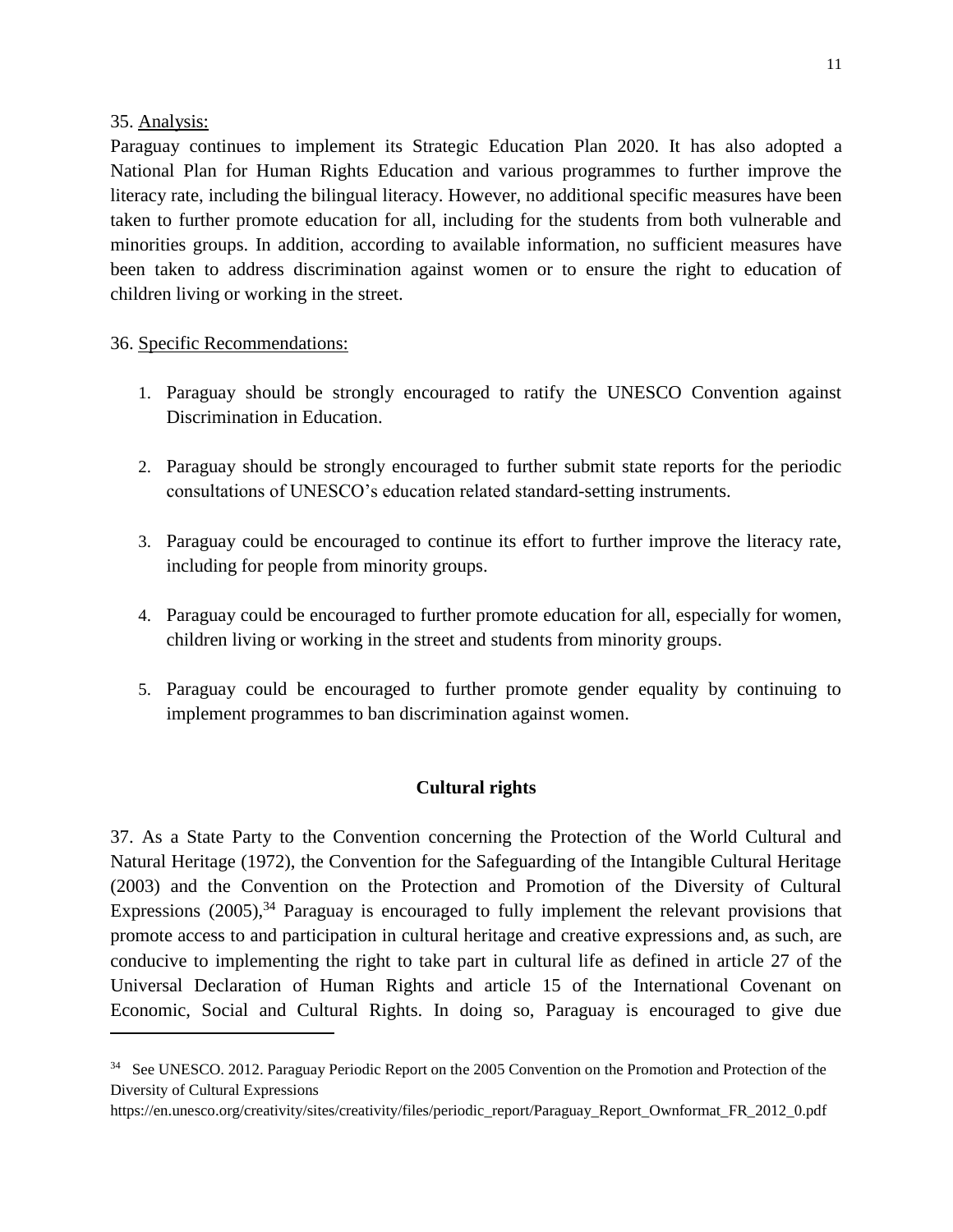consideration to the participation of communities, practitioners, cultural actors and NGOs from the civil society as well as vulnerable groups (minorities, indigenous peoples, migrants, refugees, young peoples and peoples with disabilities), and to ensure that equal opportunities are given to women and girls to address gender disparities.

#### **Freedom of opinion and expression**

38. Paraguay must ensure that journalists and media workers are able to practice the profession in a free and safe environment as part of their fundamental human rights in accordance with international standards.<sup>35</sup> It must investigate all attacks on journalists and media workers, and ensure full implementation of the rule of law.

39. It is further recommended to decriminalize defamation and place it within a civil code that is in accordance with international standards.<sup>36</sup>

# **Freedom of scientific research and the right to benefit from scientific progress and its applications**

40. **Paraguay**, in the framework of the 2015-2017 consultations related to the revision and monitoring of the Recommendation on the Status of Scientific Researchers is encouraged to report to UNESCO on any legislative or other steps undertaken by it with the aim to implement this international standard-setting instrument, adopted by UNESCO in 1974. The 1974 Recommendation on the Status of Scientific Researchers sets forth the principles and norms of conducting scientific research and experimental development and applying its results and technological innovations in the best interests of pursuing scientific truth and contributing to the enhancement of their fellow citizens' well-being and the benefit of mankind and peace. The Recommendation also provides the guidelines for formulating and executing adequate science and technology policies, based on these principles and designed to avoid the possible dangers and fully realize and exploit the positive prospects inherent in such scientific discoveries, technological developments and applications. **Paraguay** did not submit its 2011-2012 report on the implementation of the 1974 Recommendation. In providing its report in 2015-2017 on this matter, **Paraguay** is kindly invited to pay a particular attention to the legal provisions and

<sup>&</sup>lt;sup>35</sup> See for example, UN General Assembly Resolution A/RES/68/163 and Human Rights Council Resolution A/HRC/21/12

<sup>&</sup>lt;sup>36</sup> See for example, General Comments No 34. of the International Covenant on Civil and Political Rights (ICCPR), 2006 Recommendation of the 87th Session Human Rights Committee, the recommendations of the UN Special Rapporteurs on the Right to Freedom of Opinion and Expression, and Resolution 1577 (2007) of the Parliamentary Assembly of the Council of Europe.